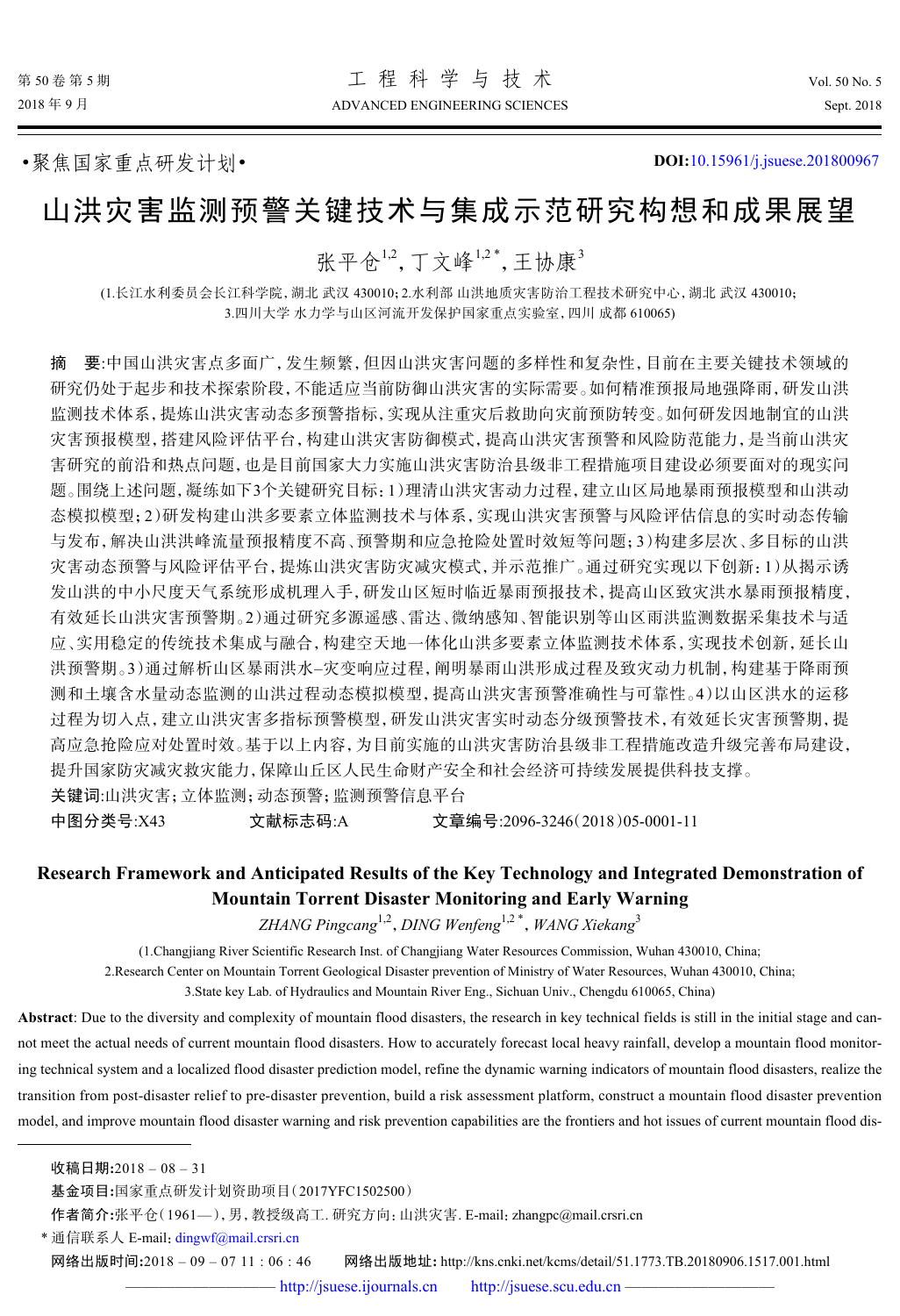aster research, and the practical problems that must be faced in the construction of county-level non-engineering measures for mountain flood disaster prevention which strongly implemented by the country. Focusing on the above issues, the following three key research objectives are summed up. The first one is clarifying the dynamic process of mountain flood disasters, establishing a local rainstorm forecast model and a mountain flood dynamic simulation model. The second one is developing and constructing a multi-element monitoring technology and system for mountain flood, realizing real-time dynamic transmission and release of mountain flood disaster warning and risk assessment information, solving the problem of low accuracy of mountain flood peak flow forecast, short warning period and short-term emergency response. The last one is building a multi-level and multi-target dynamic early-warning and risk assessment platform for mountain flood disasters, refining the disaster prevention and mitigation mode of mountain flood disasters, and demonstrating and promoting that to the public. The following innovations will be achieved through the research. Starting from revealing the formation mechanism of small and medium-scale weather systems that induce flood, short-term near-storm forecasting techniques in mountainous areas is developed, the prediction accuracy of floods and torrential rains in mountainous areas is improved, and the warning period of mountain flood disasters is effectively extended. By researching multi-source remote sensing, radar, micro-nano sensing, intelligent recognition and other mountain rainwater monitoring data acquisition technology and integration of adaptive, practical and stable traditional technologies, a multi-element three-dimensional monitoring technology system for air and land integration is built, technological innovation and extend the mountain flood warning period is realized. Through the analysis of the response process of flood catastrophe process in mountainous areas, the formation process of rainstorm mountain floods and the dynamic mechanism of disasters are clarified, and the dynamic simulation model of mountain flood process based on rainfall prediction and dynamic monitoring of soil water content is constructed to improve the accuracy and reliability of mountain flood warning. Taking the migration process of mountain floods as the entry point, a multi-index warning model for mountain flood disasters is established, real-time dynamic grading warning technology for mountain flood disasters is developed, the warning period of disasters is effectively prolonged, and the aging time for emergency rescue responseis improved. **Key words**: mountain flood disaster; three-dimensional monitoring; dynamic warning; monitoring and warning information platform

近年来,山洪灾害已成为国内外防灾减灾领域 中关注的焦点。面对越来越严重的山洪灾害,许多国 家已开始或正在研究与山洪过程有关的一系列问题<sup>[[1\]](#page-8-0)</sup>。 中国地处东亚季风区,暴雨频发,加之地质地貌复 杂,人类活动影响强烈,山洪灾害频繁发生且预测预 防难度大,已经成为当前防灾减灾和影响山丘区经 济社会可持续发展的突出障碍之一<sup>[[2](#page-8-1)-[4](#page-8-2)]</sup>。据统计, 2000年以来,中国每年约1 000人因山洪灾害死亡,山 洪灾害死亡人数占洪涝灾害死亡人数的70%左右<sup>[[1](#page-8-0)–[2\]](#page-8-1)</sup>。 早在2002年,山洪灾害的频繁发生及其造成的危害 就引起了党中央国务院的高度重视,相继开展了全 国性的山洪灾害防治规划、山洪灾害非工程措施建 设试点、山洪灾害调查评价等工作<sup>[\[1\]](#page-8-0)</sup>。但因中国山洪 灾害问题的多样性和复杂性,以及近年来全球气候 变化导致的极端降雨事件频发,山洪灾害成因机理 更为复杂,国内在主要关键技术领域的研究仍处于 起步和技术探索阶段。尤其是在山洪灾害预测预报、 监测预警、应急响应方面更是缺乏实用、先进的技术 支持,远远不能适应当前防御山洪灾害的实际需要。 如何精准预报局地强降雨,研发山洪监测技术体系, 提炼山洪灾害动态多预警指标,实现从注重灾后救 助向灾前预防转变。如何研发因地制宜的山洪灾害 预报模型,搭建风险评估平台,构建山洪灾害防御模 式,提高山洪灾害预警和风险防范能力,是当前山洪 灾害研究的前沿和热点问题,也是目前国家大力实 施山洪灾害防治县级非工程措施项目建设必须要面

对的现实问题。

## **1** 国内外研究现状及趋势

## **1.1** 山洪成灾暴雨阈值确定方法

山洪灾害具有突发性,预见期短,预防难度大等 特点,为获得较长的预见期,国内外普遍采用导致山 洪灾害发生的临界雨量进行山洪灾害预报<sup>[\[5\]](#page-8-3)</sup>。临界雨 量一般与降雨、土壤含水量及下垫面特性三大因素 相关<sup>[[6–](#page-8-4)[7\]](#page-8-5)</sup>, 降雨包括场次降雨量、场次累积降雨量及 降雨强度等因素;土壤含水量包括土壤含水量或者 前期降雨等因素;流域下垫面特征包括地形、沟谷河 道特征、植被、土壤等因素。国内外现有的研究工作 基本是针对这三个因素,从不同侧重点、采用不同方 法和模型展开的<sup>[[8](#page-8-6)-[12](#page-9-0)]</sup>。欧美国家最有代表性的成果 是美国FFG(Flash Flood Guidance)预警指标系列成 果[\[13](#page-9-1)-[14\]](#page-9-2), 该方法较全面地考虑了降雨、土壤含水量以 及下垫面特性三大因素,基于降雨、产流、汇流、演 进、预警指标反推等环节,进行预警指标的计算。 FFG方法由于考虑因素较全,算法具有物理机理,且 提供预警指标的动态信息,故其成果在很多国家和 地区得到广泛参考和运用[\[14\]](#page-9-2) 。日本对临界雨量的拟 定方法主要考虑降雨、土壤含水量这两个因素,主要 有土壤雨量指数法、实效雨量法、汇流时间与降雨强 度法、多重判别分析统计法等,这些方法都建立在假 设降雨强度与有效累积雨量之间呈线性关系的基础 上,采用临界雨量线法确定预警指标<sup>[[13\]](#page-9-1)</sup>。中国台湾地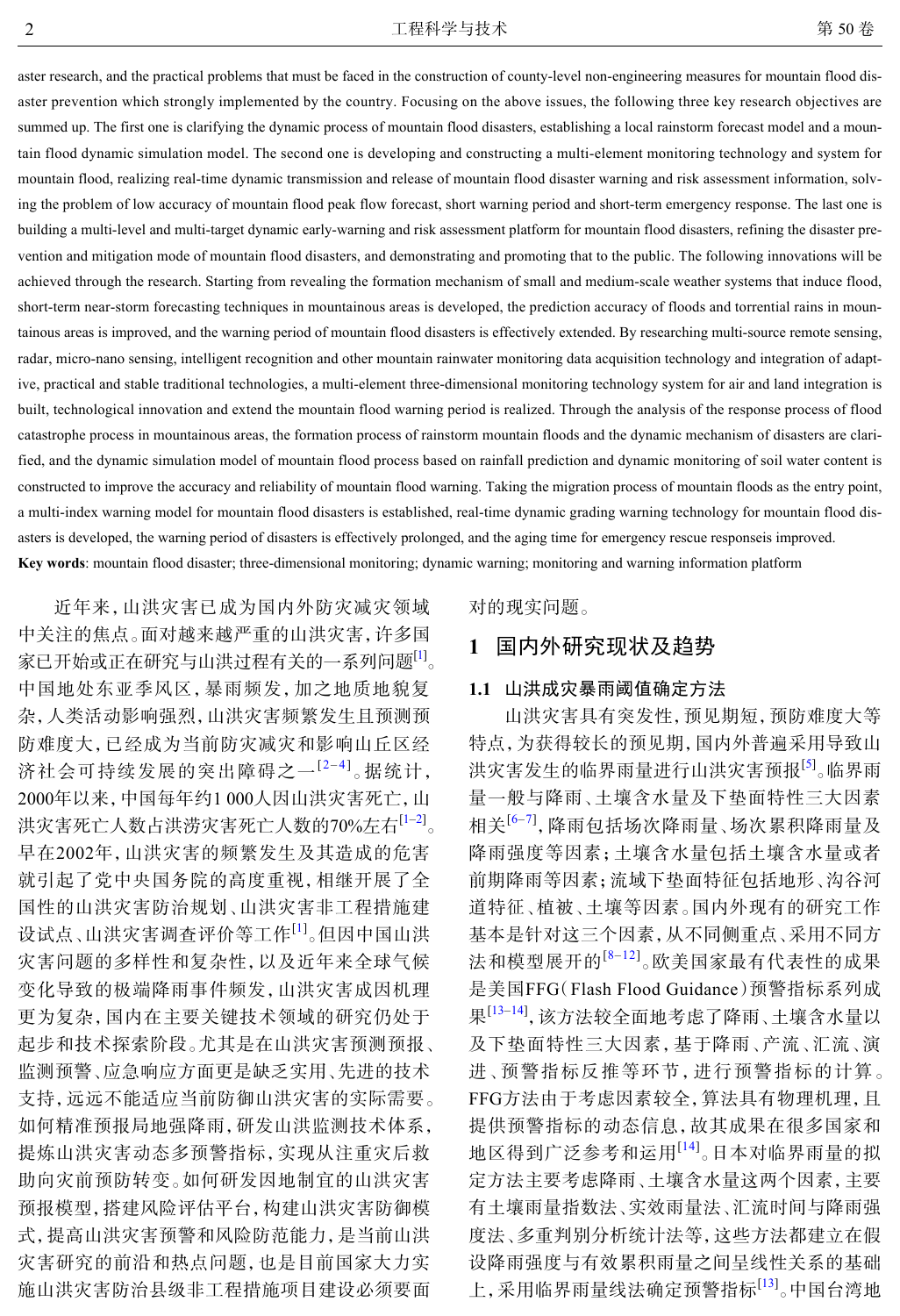区在气候、地形地貌、植被、土壤方面更为单一,临界 雨量拟定方法主要考虑降雨因素,采用降雨驱动指 标值建立山洪灾害发生可能性的降雨警戒模式,该 方法依据区域降雨事件的历史雨量资料,得到降雨 驱动指标统计值,建立山洪灾害发生降雨警戒的下 缘线及上缘线,以此确定降雨事件山洪灾害不同程 度的发生可能性<sup>[\[14](#page-9-2)]</sup>。

在中国大陆地区,降雨、土壤含水及下垫面特性 这三大因素随地域的不同差异较大,且降雨、水文等 基础性资料丰富程度不一,因此山洪灾害临界雨量 的拟定方法主要基于统计归纳法[[6](#page-8-4)–[12](#page-9-0)] 。统计归纳法 直接从降雨数据与山洪灾害数据推求临界雨量,方 法简单,对数据的需求相对较少。但在同一地区采用 不同统计归纳方法得到的临界雨量指标并不一致, 多数情况下获得的临界雨量初值不能直接应用,需 结合专家经验作进一步确认。

## **1.2** 山洪灾害监测预警技术

在山洪灾害预警技术方面,国外的起步较早,主 要是通过设立传感器感受山洪幅频信号,通过传输 手段建立预警系统。美国水文研究中心(HRC)研发 了山洪预警指南,已广泛应用于中美洲、韩国、湄公 河流域四国、南非、罗马尼亚及美国加利福尼亚等地<sup>[\[14\]](#page-9-2)</sup>; 马里兰大学与美国国家河流预报中心研制了分布式 水文模型山洪预报系统(HEC-DHM)<sup>[[13\]](#page-9-1)</sup>; 日本国际合 作社(JICA)开发了在加勒比海地区以社区为基础的 山洪早期警报系统等[[13,](#page-9-1)[15\]](#page-9-3);世界气象组织(WMO)也 在积极推进一体化洪水管理理念,并在南亚地区成 功开展了示范区项目<sup>[[16–](#page-9-4)[17\]](#page-9-5)</sup>。中国的铁道系统和中科院 也做过部分相关工作<sup>[18-[19](#page-9-7)]</sup>,铁道科学院通过临界雨 量值和设立传感器的形式完成预警,中国科学院 将泥石流形成的临界判别式制成预报图进行临近 预报。

随着社会经济的发展,城镇化进程的加快,流域 单位面积上人口及财产分布更加密集,暴发同等规 模的山洪所带来的损失将增大,现有的山洪监测预 警技术存在有效期短、预警精度低等诸多问题。因 此,利用现有的各种先进技术和手段,充分考虑山洪 特点,研发高精度的山洪监测预警系统成为一种必 然趋势。随着观测设备的不断进步和研发,不但可以 有效的监测强灾害性天气系统的形成及演变过程, 而且在有利的大尺度背景下,使从更小尺度分析强 灾害性天气系统、并为强灾害性天气系统的预报、预 测成为可能。新一代多普勒天气雷达是一个重要的 监测工具[\[20](#page-9-8)-[22](#page-9-9)], 不仅能探测到降水回波强度的大小, 而且还能探测到降水回波的径向速度和速度谱宽, 可以描述降水云系内部的气流结构、小尺度流场特

征。随着我国新一代天气雷达网的布设,利用多普勒 天气雷达资料实时监测强天气系统,给出强天气的 影响范围,预报强天气的未来移动方向和位置,对灾 害性天气系统进行监测和预警成为天气雷达的最主 要用途之一<sup>[\[23](#page-9-10)–[29\]](#page-9-11)</sup>。

## **1.3** 山洪灾害形成机理与模拟模型

鉴于山洪主要发生在小流域,往往没有或很少 有观测资料,对其进行水文预报仍然是国际水文学 界尚未解决的重大科学问题,并且,引发山洪的暴雨 历时往往很短,降雨与径流之间的关系非常复杂,基 于单位线或瞬时单位线的降雨–径流模型并不适 用<sup>[\[30](#page-9-12)–[32\]](#page-10-0)</sup>。随着计算机技术的快速发展,其性能不断提 高,为对小流域进行精细水动力学数值模拟提供了 条件,且水动力学模型所涉及的参数具有明确的物 理意义,相对于水文模型中的众多参数易于作出合 理的估计。所以,建立精细水动力学数值模拟技术以 预报给定降雨条件下流域洪水的生成与演进过程是 今后山洪预报的方向之一<sup>[[33](#page-10-1)–[35\]](#page-10-2)</sup>。目前已有学者运用 完整的一维水动力学模型描述坡面产、汇流过程以 及山洪的形成和演化过程<sup>[[36](#page-10-3)-[39\]](#page-10-4)</sup>, 这种方法虽然理论 上能够描述水流主要的运动特性,反映山洪在河道 中的演化过程,但无法描述不规则坡面上的水流参数 的平面分布。基于运动波和扩散波的模型能够预报 山洪区域的内部水位、流速过程,但由于其忽略了流 动的力学因子,难以准确描述山洪的形成与演化 过程。

相对于暴雨产汇流的数值模拟来说,对洪水演 进的数值模拟研究更为广泛和深入<sup>[[40](#page-10-5)]</sup>, 平面二维数 值模型已成为模拟洪水演进的主流手段<sup>[[41](#page-10-6)]</sup>。由于山 丘区小流域地形坡度大,间断水流在计算区域几乎 无处不在,因此山洪演进数值模型与溃坝洪水演进 数值模型类似<sup>[\[42](#page-10-7)]</sup>,必须解决好间断波的捕捉问题。

## **2** 山洪灾害监测预警关键技术与集成示范 的研究内容

## **2.1** 拟解决的关键科学问题与关键技术问题

## 2.1.1 暴雨山洪形成机理、致灾机制与过程不清

山区局地暴雨形成一直是难以解决的科学难 题,但又是山洪形成的最基本源动力条件,通过国内 外基本建成的卫星、雷达和地面监测网络,结合双偏 振雷达、测雨雷达等新技术手段跟踪暴雨实时动态 过程,建立数值气象模型,揭示山区暴雨形成机理是 本项目首先要解决的关键科学问题。综合考虑山区 小流域高度空间异质下垫面特别是不同类型土壤 (包括枯枝落叶层)渗蓄对地表产、汇流的非线性影 响,解析山区暴雨洪水形成过程,提高洪水预报精度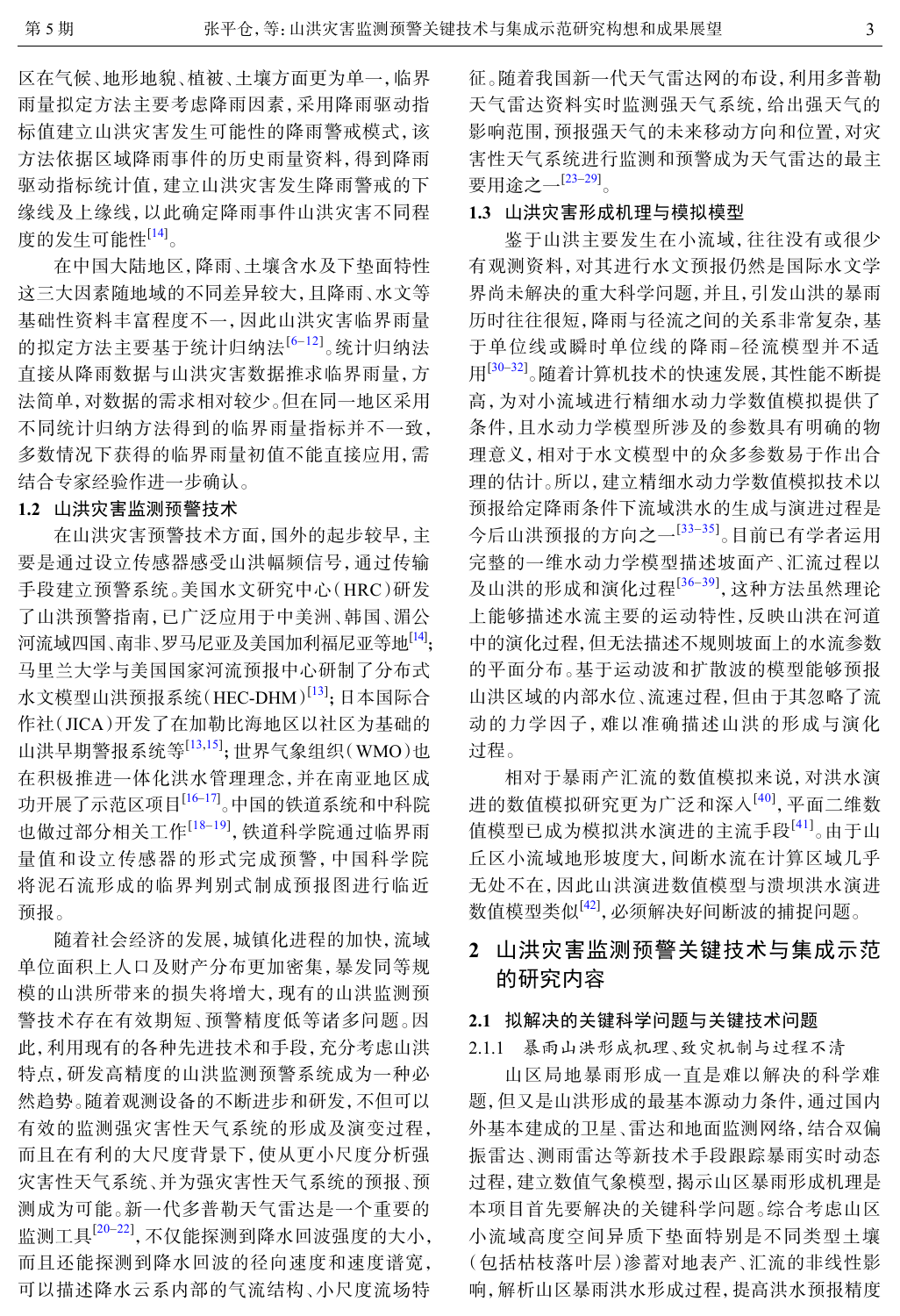也是本项目重要的关键科学问题。

2.1.2 山洪多要素立体精准监测技术缺乏

如何保障山洪多要素监测数据的完整性和有效 不间断传输对山洪灾害预报预警至关重要。目前全 国山洪灾害以雨量和洪水位为主要对象的监测体系 已基本形成,但由于山区地域环境的复杂性,现有监 测手段和体系难以适应和实用,存在着人为、自然毁 坏和稳定性差等问题,致洪要素的漏测、漏报、传输 中断等时有发生。本项目拟借鉴微纳感知、智能识别 等多源信息再分析、多链路数据远程传输、广域覆盖 大规模组网技术,严格按照以小流域为单元,研发基 于物联网和多源异构信息融合的山洪灾害多要素立 体精准监测技术体系,实现数据采集、传输特别是应 急传输的有效化。

2.1.3 山洪灾害过程实时动态精准预报预警精度不高

如何实现山洪灾害预报的准确性和预警的精确 性一直是防灾减灾救灾的关键环节。目前山洪灾害 预报预警主要采用暴雨量预警和洪水位预警,但由 于山丘区环境的复杂性和山洪形成的多要素性,雨 量和水位等预警指标的分析过程对土壤含水量考虑 不足,水文预报的准确性不高,预警的及时性不够,

系统研究山区暴雨与土壤含水量动态变化下山洪致 灾机制与预警指标变化,建立致灾山洪实时动态多 指标预警模型,提出山洪致灾多指标临界阈值的确 定方法,集成基于暴雨与土壤含水量动态变化的山 洪灾害实时动态预报预警技术,开展山洪成灾实时 预警诊断,实现山洪灾害预警期有效延长,提高山洪 灾害时效性。

2.1.4 多空间尺度山洪灾害风险评估与应急抢险应 对处置时效低

科学评估山洪灾害风险是有效进行山洪灾害风 险管理的前提和基础,运用山洪灾害动力过程模拟 模型和三维地形场景耦合,构建多空间尺度(小流 域、区域)山洪灾害多目标动态风险评估模型,综合 考虑不同区域经济发展水平山区城镇"自然–社会" 二元结构特征,结合山洪实时动态多指标预警,提高 山洪灾害应急抢险应对处置时效,降低灾害风险,提 高灾害防御水平,发展和完善山洪灾害风险评估理 论和方法是本项目的关键技术问题之一。

#### **2.2** 研究内容

围绕上述关键科学技术问题,开展以下6个方面 的研究,研究内容分解图[如图](#page-3-0)[1](#page-3-0)所示。

<span id="page-3-0"></span>

#### 图 **1** 项目研究内容间的逻辑关系框图

## **Fig. 1 Diagram of the logical relationship between the project research content**

2.2.1 山区暴雨洪水时空演变特征及山洪成灾暴雨 阈值研究

研究目标:发展降雨多源信息融合技术,完成山 区洪水及山洪致灾暴雨的时空分布特征分析,揭示 典型山区致洪暴雨的形成机理及其时空演变规律, 研发山区小流域暴雨短时临近预报技术和山洪致灾 暴雨阈值确定技术,编制山洪致灾暴雨阈值分布图。

研究内容:

1)山区暴雨洪水时空演变特征

研发雷达、卫星遥感观测和地面观测的多源降 雨数据融合技术与方法,建立耦合多源降雨观测数 据的空间尺度降解模型;构建全国逐日降水数据集,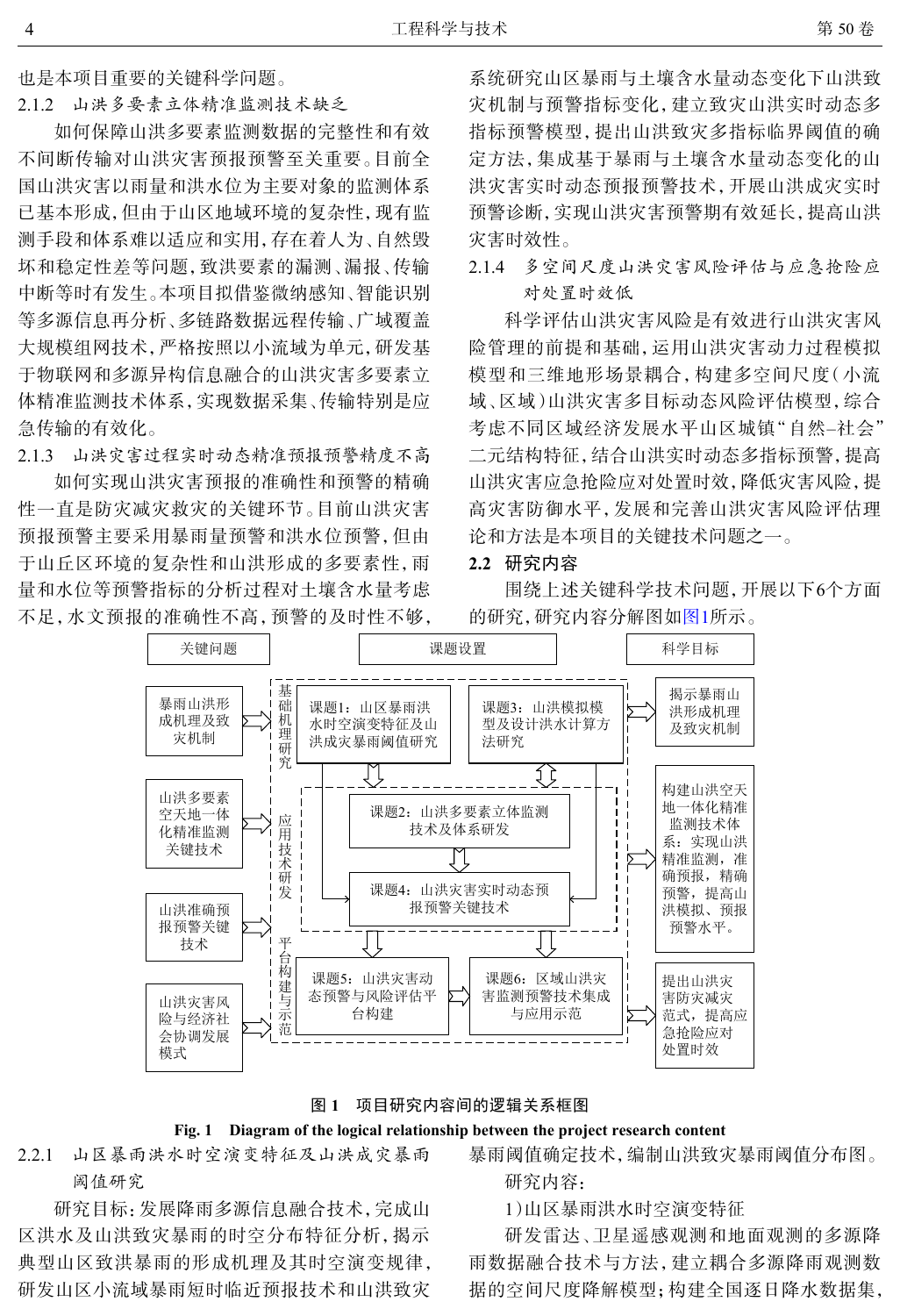解析山洪灾害点和降水的匹配关系,揭示全国山洪 灾害时空演变特征,绘制全国山洪灾害时空分布图; 阐明全国尺度和区域尺度山洪致灾暴雨的多时空尺 度分布演变特征,分析多尺度降水特征与山洪分布 的关系,绘制全国山洪致灾暴雨的时空分布图。

2)山洪致灾暴雨发生机制

利用NCEP/NCAR再分析技术揭示典型区域中 小尺度对流系统的时空分布特征及其移动变化规 律;分析暴雨中小尺度对流系统(MCS)发展不同阶 段的热力动力结构特征、发生发展机理、时空演变规 律以及与降水场(尤其是暴雨)的关系,建立典型区 域强降水天气系统发生发展的物理概念模型,探寻 能反映中小尺度对流系统发生发展的预报因子;分 析暴雨事件环境场对中小尺度组织结构和发展过程 的影响,研究下垫面信息(植被覆盖、土地利用、地形 等)与暴雨发生发展之间的关系,分析研究高低空中 尺度急流耦合机理及特定中尺度地形对强降水量级 和空间分布的影响等。

3)局地短时临近暴雨预报技术

发展基于金字塔层叠架构的LK光流技术,实现 雷达回波的平流背景风场反演;发展基于强度守恒 约束的半拉格朗日外推技术,构建快速雷达回波短 临外推技术;基于深度学习神经网络的动态Z-R关系 反演技术以及背景平流风场优化技术,实现动态强 降水反演;通过上述技术研究实现基于雷达和地面 观测数据的局地短时临近暴雨预报技术。

4)成灾山洪暴雨阈值确定技术

分析流域产汇流特性,结合当地防洪标准,综合 考虑洪灾频率,提出研究区致灾水位,依据水位流量 关系推求控制断面安全泄量;分析临近暴雨、初始土 壤含水量以及安全泄量的关系,提出成灾山洪雨量 动态阈值确定技术;提出不同示范区成灾山洪雨量 的动态阈值拟定方法,绘制不同区域山洪致灾雨量 动态阈值分布图。

2.2.2 山洪多要素立体监测技术及体系研发

研究目标:研发全天时、全天候、全过程、空天地 一体化的山区暴雨、土壤含水量、山洪动态实时监测 技术,广覆盖、大规模、分布式组网技术,多链路、多 要素、多源异构数据远程实时应急传输技术,构建山 区环境适应、实用、先进的山洪多要素立体监测技术 体系,为山洪模型验证、精细化风险评估、预警和延 长预警时间提供实时动态数据和技术支撑。

研究内容:

1)山洪多要素智能感知动态监测技术

研发基于多源遥感、雷达、微纳传感等手段的智 能监测技术,及其与传统监测技术的融合技术;跟踪 监测暴雨云团、强对流天气动态演变过程,超前预测 山洪发生,延长预警期。

2)复杂山区环境条件下山洪监测站网布设理论 与优化技术

分析山区环境复杂的空间异质性、降雨–土壤水 分–产汇流的梯度效应和时空变异性、局部地形变化 对山洪过程及水位的影响、监测仪器设备的特点和 使用局限性,探索适应复杂山区环境的山洪监测仪 器配置(接触式、非接触式及固定式、移动式仪器的 优化组合)、站网优化布局理论、方法与技术,研发山 洪区流域/行政单元广覆盖、大规模、分布式组网 技术,编制山洪灾害监测站网布局及仪器配置技术 导则。

3)山洪监测信息实时应急多链路传输技术

研发有无公网覆盖和极端环境条件下山洪灾害 多源监测信息的多链路(4G/5G等公网、星地数据链 等)传输技术、通信保障链路智能切换技术,实现广 域覆盖、多链路山洪灾害监测数据的实时、应急、有 效、稳定、安全传输。

4)山区小流域山洪多要素立体监测技术体系构建

融合物联网"大智网云"理念,系统集成山洪多 要素监测方法、数据实时应急传输技术与监测站网 优化布局技术,构建空天地一体化的山区小流域山 洪灾害多要素立体监测体系。

2.2.3 山洪模拟模型及设计洪水计算方法研究

研究目标:识别山区暴雨–洪水形成和演进过程 关键要素,着重阐明高势能和高度异质下垫面条件 下的山区暴雨–洪水形成及致灾机理;研制山区流域 产汇流模型和山区河道洪水演进模型,确定在缺少 水位和流量资料条件下的参数率定方法;提出山区 设计洪水计算方法,为山洪灾害实时动态预报预警 和风险分析提供理论基础。

研究内容:

1)山区暴雨–洪水形成及致灾机制

识别山区小流域径流形成和演进的关键因子; 研究山区暴雨–地形–土壤–植被互馈驱动的径流形 成机制,阐述蓄满产流与超渗产流条件下山洪过程 的水动力特性,探索山区河(沟)道的洪水演进和致 灾机制;提出山区暴雨洪水成灾的流域面积、土壤含 水量、临界流量、临界水位等关键地理和水文阈值。

2)山区流域产汇流模型

研究山区小流域高度异质下垫面条件下植被冠 层截留和蒸散发机制,明确降水–植被–土壤界面水 分交换过程,分析土壤中的浸润锋面变化、土体饱水 带的扩展及其空间分布特征,揭示山区小流域的非 线性产流机制;研究山区松散堆积物对坡面汇流的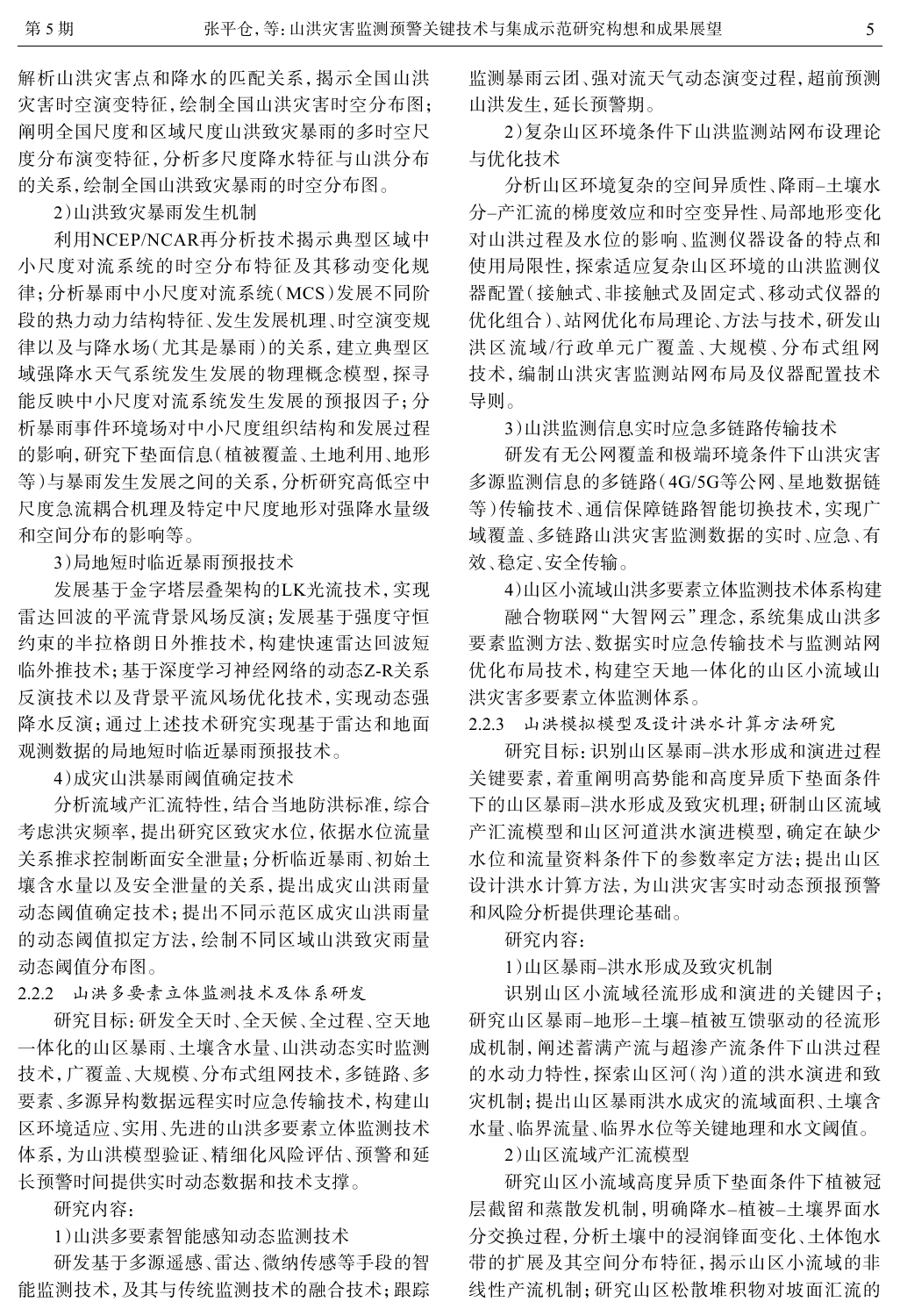阻碍机理,提出基于分布式原理和水动力原理的坡 面产汇流模型;确定在缺少流量和水位资料条件下, 土壤含水量、下垫面特征、蒸散发等重要参数的遥感 反演方法。

3)山区河道洪水演进模型

研究山洪在小流域河(沟)道的演进过程,探索 山洪对不同承灾体的冲击、淹没和浸泡作用机制;确 定动力波和运动波在山区洪水演进中的适用条件, 结合山洪对承灾体的作用机制,开发适合于山区高 势能条件的河(沟)道洪水演进水动力学模型;在缺 少流量和水位资料的条件下,确定模型的糙率等关 键参数的率定方法,模拟山洪对不同承灾体的淹没 范围、历时和冲击力。

4)山区流域致灾设计洪水计算方法

利用典型致灾洪水过程线,确定根据流量和暴 雨计算设计洪水的方法;基于山区暴雨洪水成灾的 关键因素地理和水文阈值,结合山区流域产汇流模 型和山区河道洪水演进模型,提出针对山区流域不 同承灾体的设计洪水计算方法,编制山区流域设计 洪水计算指南。

2.2.4 山洪灾害实时动态预报预警关键技术

研究目标:研究山区暴雨作用下土壤含水量动 态变化特性,建立暴雨成灾山洪的降雨、水位/流量、 流速预警指标,研发基于暴雨与土壤含水量动态变 化的实时预报预警技术,提高山洪洪峰流量预报精 度,构建考虑不同尺度流域洪水过程致灾与行政区 划管理模式相结合的山洪灾害分区分级预警与防御 技术,延长山洪灾害预警期,为山区暴雨山洪灾害高 效预警与防御提供相关科学基础与技术支撑。

研究内容:

1)基于暴雨–土壤含水量动态变化的山洪预警 指标构建

建立适用于山区的改进Green-Ampt降雨产流入 渗模型(GAF),建立典型示范区土壤含水量动态变 化模型,评估国家气象中心卫星遥感反演CLDAS的 表层土壤含水量数据(0~10 cm)与深层(10~40 cm) 关系,改进深层反演模型。基于土壤含水量动态变化 的山洪过程与不同受灾体致灾机制,分析水流速度 冲击破坏动力、水位/流量变化特征,系统分析不同 条件下的预警指标阈值变化规律,构建暴雨与土壤 含水量变化的暴雨山洪成灾动态预警指标。

2)山洪实时动态预报技术

结合暴雨山洪模拟过程,研究土壤含水量变化 对暴雨山洪过程预报精度的影响,建立考虑土壤含 水量动态变化的山区小流域暴雨山洪高精度预报模 型。耦合小流域降雨预报及暴雨山洪预报模型与参 数实时校正技术,研发暴雨条件下降雨–土壤含水量– 山洪过程的实时动态预报技术,分析不同示范区暴 雨山洪过程与成灾山洪预见期变化特征。

3)致灾山洪多指标实时动态分级预警技术

研究不同流域尺度和暴雨条件对小流域洪水过 程的影响及致灾机制,建立山洪成灾区受灾体的临 界雨量、水位/流量等多指标预警模型。建立基于暴 雨与土壤含水量动态监测的山洪灾害实时预警模 型;建立融合大数据和专家知识的山洪灾害多指标 联动预警方法,提出流域洪水过程与行政区划管理 模式相结合的实时分区分级预警发布模式。

2.2.5 山洪灾害动态预警与风险评估平台构建

研究目标:研发多源异构数据同化与融合处理 技术;构建基于致灾机理模型的山洪灾害演进过程 三维模拟技术,开发局地短时临近暴雨预报模型、山 洪实时动态预报模型、致灾山洪多指标实时动态分 级预警模型的集成模块;研发山洪灾害风险预测模 型、多目标风险动态评估模型;开发以山洪动态监测 数据库、山洪灾害演进过程三维模拟、山洪灾害预报 预警模块、风险评估模块、风险信息查询发布模块等 为主的山洪灾害动态预警与风险评估平台,实现对 山洪灾害应急抢险处置的决策支持。

研究内容:

1)山洪灾害多源异构数据同化与融合技术

采用现代智能同化算法,研究基于多监测手段、 多站网、多传感器的多源数据同化技术;采用信息 论、决策论、人工智能等方法,结合网络通讯技术、数 据处理技术、云计算技术,研发多源异构数据的混合 式时空融合技术、多源时空信息快速接入技术,提出 基于特征级和决策级的多源数据深度融合技术;发 展多源数据支持下的山洪灾害多维信息提取模型。

2)山洪灾害实时动态预报预警模型集成

建立山洪灾害动态监测数据、预报模型、预警模 型的拓扑关系;构建基于致灾机理模型的山洪灾害 演进过程三维模拟技术,揭示山洪灾害危险性动态 变化规律;开发局地短时临近暴雨预报模型、山洪实 时动态预报模型、致灾山洪多指标实时动态分级预 警模型集成模块,实现基于山洪灾害演进过程的暴 雨山洪预报预警一体化。

3)山洪灾害多目标动态风险评估模型研制

建立基于先验知识的山洪灾害风险预测,研发 不同预警等级的山洪灾害风险预测模型;采用大数 据挖掘技术,研究小流域承灾体属性的异质特征和 动态变化规律,建立以物理毁损、人员伤亡、经济损 失、生态影响为主的多目标风险动态评估模型;开发 集成致灾因子强度与承灾体属性的灾情推演与风险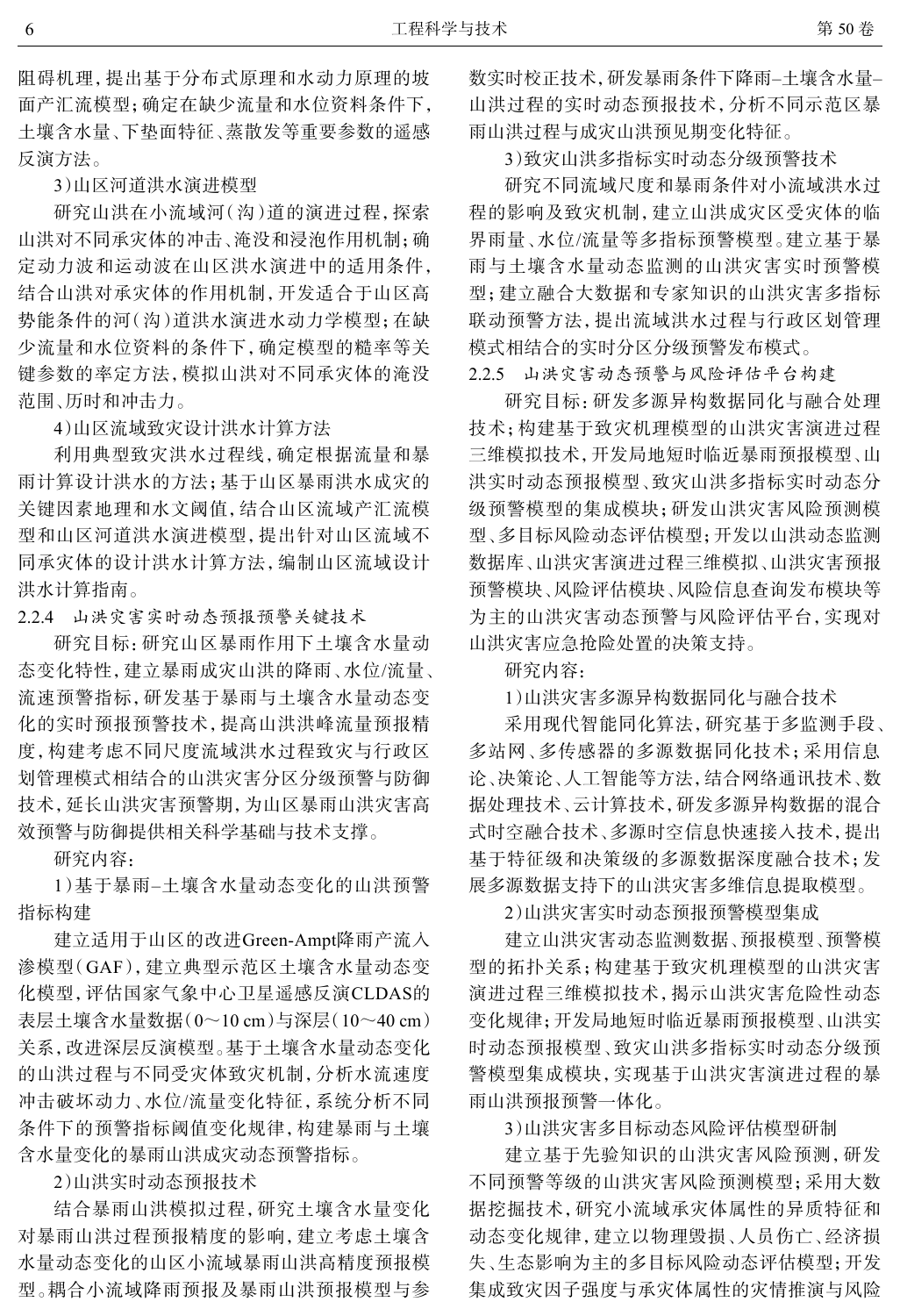动态评估技术。

4)山洪灾害动态预警与风险评估平台开发

基于C/S构架,构建面向灾害过程的时空信息协 同处理与聚焦服务模型;采用海量数据存储技术、分 布式技术、实时数据库技术,开发以山洪动态监测数 据库、山洪灾害演进过程三维模拟、山洪灾害预报预 预警模块、风险评估模块、风险信息查询发布模块为 核心,构建由网络层、系统硬件层、数据资源层、信息 处理层、应用层、业务层和访问层的山洪灾害动态预 警与风险评估平台。

2.2.6 区域山洪灾害监测预警技术集成与应用示范

研究目标:选择西南地区都江堰市白沙河流域、 黄土高原区子洲县岔巴沟流域、秦巴山地区丹江口 市官山河流域、华南地区望谟县望谟河流域、东南沿 海区高州市马贵河流域为对象,进行区域山洪多要 素立体监测和实时动态预警预报示范应用,优化和 完善区域山洪监测和灾害预警预报,提高山洪灾害 预警预报精度和应急抢险应对处置时效性,构建可 推广的区域山洪防灾减灾救灾范式。

研究内容:

1)山洪灾害立体监测体系应用示范

综合区域山洪要素监测体系建设现状和山洪灾 害防治需求,评价现有山洪监测要素、手段和布局对 山洪过程监测效果的影响,筛选和调整山洪监测要 素,优化监测站网布局,对现有的山洪监测体系进行 升级改造。

2)山洪灾害预警报技术应用示范

分析和评价现有预警预报体系的灾害预警效能 和预报水平,运行山洪灾害立体监测体系,获取和分 析流域山洪致灾要素数据,验证山洪灾害预警预报 模型;构建不同区域尺度(小流域、村、镇、县、省、中 央)山洪灾害预警报技术体系,实现区域山洪灾害的 精准化预报、可视化管理和智能化决策。

3)山洪灾害应急抢险应对处置研究与示范

建立区域地质地貌、土壤植被、水文气象、社会 经济、山洪监测设施效能、灾害预警预报水平和历史 山洪灾害损失数据库,丰富和完善应急抢险应对处 置措施与环节,建立最优山洪灾害应急抢险应对处 置体系;完善和修订各级山洪灾害应急抢险和应对 处置防御预案。

4)山洪灾害监测预警报技术集成与区域防灾减 灾救灾范式

构建流域山洪监测和区域灾害预警报一体化技 术体系,探索山洪灾害风险管理与区域社会发展需 求的最优结合方式,提出引导群众、企业等民间力量 参与山洪灾害防御的科学方式与创新机制,实现风 险管理和区域社会协同发展,构建可推广的区域山 洪灾害防灾减灾救灾范式。

## **3** 山洪灾害监测预警关键技术与集成示范 的技术路线

## **3.1** 研究思路

收集现有卫星遥感、雷达和地面观测多源降雨 数据,运用统计分析、时间序列分析、空间尺度降解 等技术,揭示山区暴雨形成机理,分析暴雨山洪时空 演变特征,研发并提出适合山区复杂环境特点的多 时空尺度山洪成灾暴雨阈值拟定方法,编制山洪致 灾暴雨阈值分布图;针对山区自然、社会环境区域差 异及山洪致灾机制,筛选影响山洪灾害发育、发生、 成灾的关键因子,在现有山洪灾害监测站网基础上, 进一步研发并集成系列适应实用且先进的空天地一 体化山洪多要素精准数据信息采集、传输技术体系, 并在典型小流域开展试验示范;以监测数据、原位实 验观测、野外实地调查等为手段,结合数值模拟等方 法,建立山区小流域山洪精细化过程模拟模型,根据 流域承灾体分布及特征,揭示暴雨山洪致灾机制,构 建山洪灾害风险评估方法,据此确定山洪灾害预报 预警指标体系及阈值,提出预警实施方案;集成构建 基于多源异构数据融合同化和多目标服务的山洪灾 害动态预警与风险评估大数据云计算共享平台,并 在不同山洪灾害防治类型区的不同尺度(小流域、县 级、地区级、省级、中央级)开展示范应用,形成区域 山洪灾害防灾减灾救灾模式。项目研究思路见[图](#page-7-0)[2](#page-7-0)。

#### **3.2** 技术路线

各个研究内容的具体技术路线为:

1)山区暴雨洪水时空演变及山洪成灾暴雨阈值 研究

运用地面观测、探空、卫星、雷达资料以及 NCEP/NCAR再分析资料,分析山区暴雨多尺度天气 系统的基本形态和背景场环流特征,建立强降水天 气系统发生发展的物理概念模型,揭示暴雨形成机 理。运用中尺度数值模拟技术,分析地形对强降水量 级和空间分布的影响。收集多年降雨资料,利用 LK光流技术和Z-R关系反演技术,研究山区小流域 暴雨短时临近预报技术。选用适用于示范小流域的 水文模型,以出口断面流量超过安全泄量反推成灾 山洪动态雨量阈值。

2)山洪多要素立体监测技术及体系研发

收集多普勒雷达、风廓线仪、双偏振雷达等监测 资料以及ATOVS卫星反演产品,研发局地暴雨监测 新技术与常规技术的集成与融合,构建卫星遥感–雷 达–地面监测多源信息再分析技术;集成基于微纳感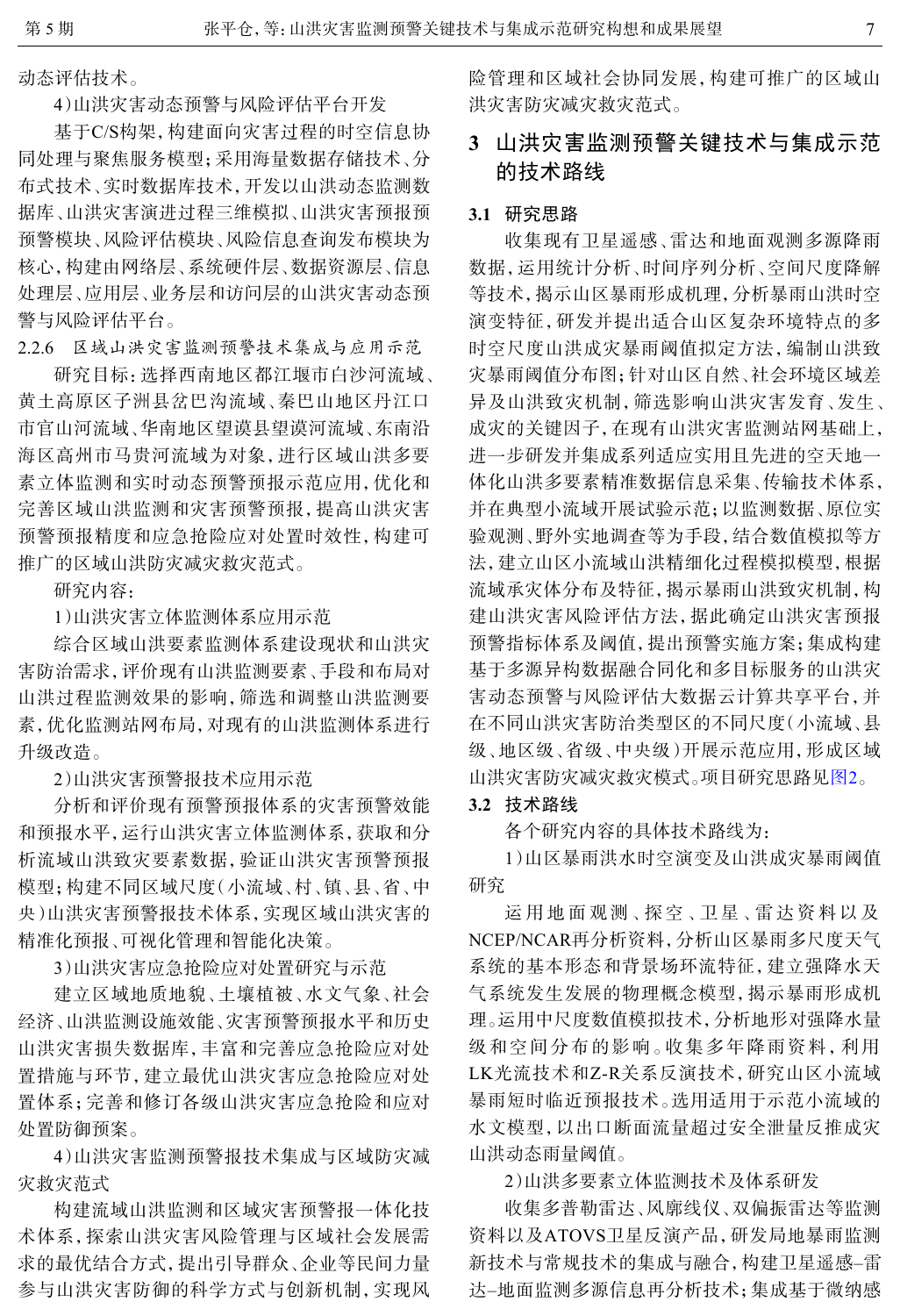<span id="page-7-0"></span>





知和北斗3号卫星的以土壤含水量为代表的流域下 垫面监测技术,并与水文在线监测技术融合,实现流 域洪水及下垫面的实时监测;运用系统论、信息熵、 决策控制等原理,探索适应复杂山区环境的山洪监 测仪器配置、站网优化布局理论和方法;基于"大智 网云"理念,研发集成基于空天地一体化的山洪关键 要素立体监测技术体系。

3)山洪模拟模型及设计洪水计算方法研究

采用室内实验和原位观测等手段,运用水文学、 水动力学理论,建立反映暴雨–地形–土壤(植被)–地 表径流互馈驱动非线性机制的时变增益因子模型, 揭示山区高势能、高速水流水动力特性及致灾机制。 收集山区流域实测数据和洪水调查资料,运用模糊 分析、聚类分析、多元回归等方法计算山区暴雨洪水 成灾的流域特征、土壤含水量、流量、水位等关键参

数阈值;通过Volterra泛函级数和交替方向隐式迭代 法,建立小流域河(沟)道洪水演进模型,揭示洪水演 进过程中对承灾体的淹没、浸泡和冲击机制,提出山 区小流域设计洪水计算方法。

4)山洪灾害实时动态预报预警关键技术

基于暴雨山洪过程监测和数值模拟,研究小流 域降雨、土壤含水量与洪水流量、水位的变化规律, 分析成灾的临界指标变化,提出多级山洪预警动态 指标,构建基于暴雨与土壤含水量动态变化的山洪 实时预报模型。利用基于物联网和云平台实时传输 的降雨、土壤含水量、山洪过程监测数据,建立暴雨 山洪过程实时校正与预警指标动态变化的预警模 型,采用云计算与数据挖掘融合技术,提出流域洪水 过程与行政区划管理模式相结合的实时分区分级预 警模式,建立区域山洪灾害风险控制与防御处置方案。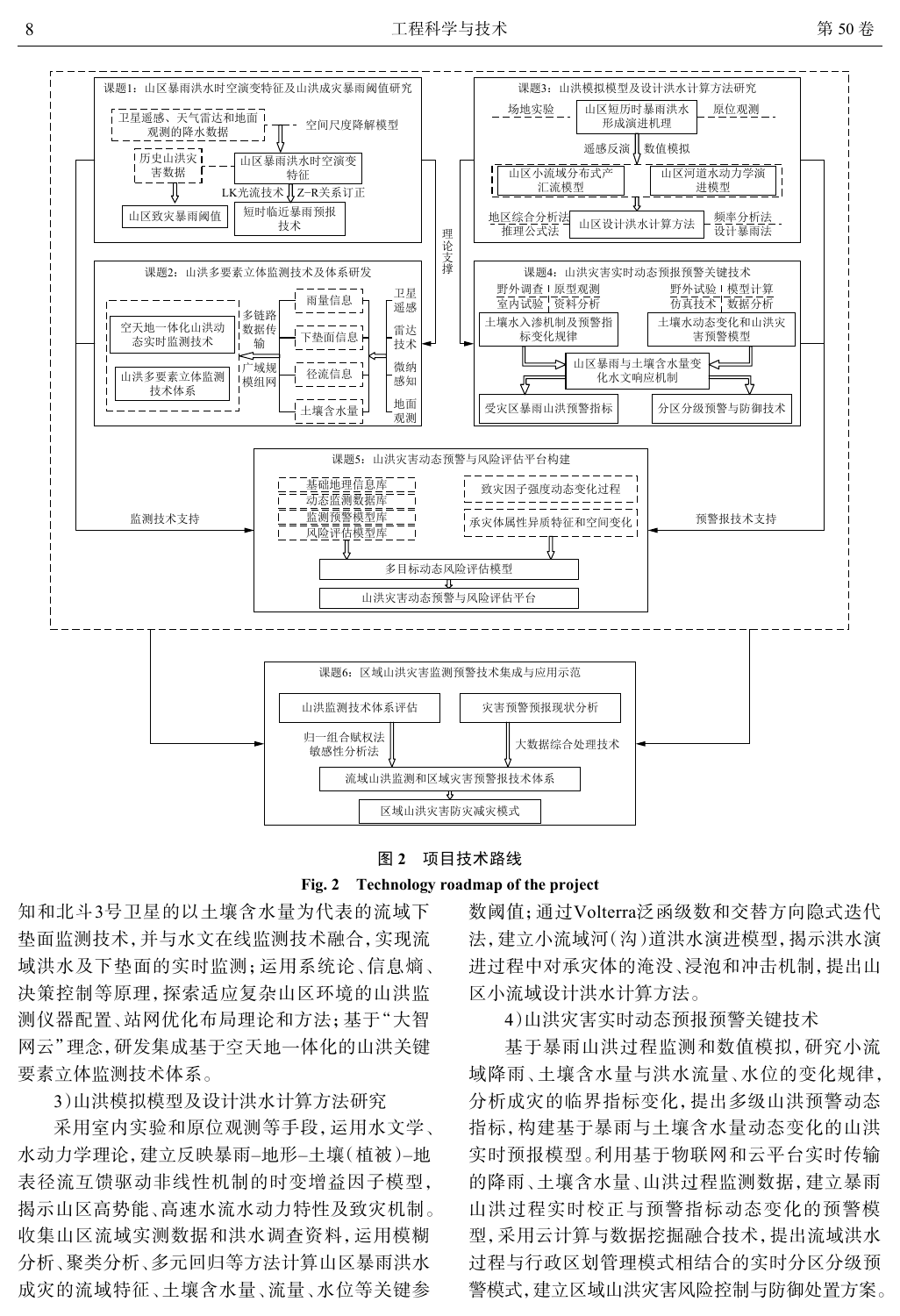5)山洪灾害动态预警与风险评估平台构建

采用特征提取、聚类分析等方法对多源数据进 行融合和同化,提取山洪灾害孕灾环境和影响因素 信息,建立基于动态构建算法的深度学习模型,定量 预测山洪灾害的预警等级。基于水文学、自然灾害学 以及大数据理论,通过山洪灾害动力过程模拟和三 维地形场景构建,分析山洪灾害危险性随暴雨和土 壤含水量的动态变化过程;结合大数据挖掘方法,分 析承灾体属性的异质特征和空间动态变化,建立致 灾因子强度与承灾体属性的灾情推演与风险动态评 估模型,构建基于时空连续多源信息接收的山洪灾 害监测预警大数据云共享储存、分析平台。

6)区域山洪灾害监测预警技术集成与应用示范

采用归一组合赋权和敏感性分析,评估山洪灾 害监测动态预警与风险评估平台对时空连续多源信 息的采集、传输、预报、预警与发布的精准度,并开展 各级防汛决策单元的应用示范;采用归一化处理方 法和人工神经网络算法,对灾害应急抢险应对处置 措施重要程度进行排序,建立最优山洪灾害应急抢 险应对处置体系;采用"试验性运行–效果评价–反馈 修正"方法,集成流域山洪监测和区域灾害预警报技 术,构建区域山洪灾害风险管理与区域发展协调的 防灾减灾救灾模式。

## **4** 结论与展望

围绕目前中国山洪灾害研究中存在的暴雨山洪 形成机理、致灾机制与过程不清,山洪多要素立体精 准监测技术与体系缺乏,山洪灾害过程实时动态精 准预报预警不高,多空间尺度山洪灾害风险评估与 应急抢险应对处置时效性低等关键科学和技术问题 展开攻关,最终在山区局地短时临近暴雨形成机理 与预报、山洪多要素立体监测技术与体系、暴雨山洪 致灾机制与模拟、山洪灾害多指标预警模型等方面 取得突破和创新。为目前实施的山洪灾害防治县级 非工程措施改造升级完善布局建设,提升国家防灾 减灾救灾能力,保障山丘区人民生命财产安全和社 会经济可持续发展提供科技支撑。

本研究成果直接为占全国国土面积一半以上的 区域提供山洪灾害监测预警技术支撑,项目的实施 能够有效提高我国山洪灾害监测预警水平,对于重 大自然灾害监测预警与防范具有重大的社会效益, 能为丰富和发展保障我国的防洪减灾的科学决策发 挥重要作用,为国家制定防洪减灾救灾规划提供决 策依据。

### 参考文献:

<span id="page-8-0"></span>[1] 张平仓,赵健,胡维忠,等.中国山洪灾害防治区划[M].武

汉,长江出版社,2009.

- <span id="page-8-1"></span>[2] The Yangtze River Water Resources Commission. The mountain torrent disaster prevention and control of the national planning report[R].2005.[全国山洪灾害防治规划编 写组,长江水利委员会.《全国山洪灾害防治规划报告》 [R].2005.]
- [3] Ma Meihong, He bingshun, Guo Liang, et al. Mountain torrent disaster characteristics and problems of our country in 2012[J].[China Flood & Drought Management](http://dx.doi.org/10.3969/j.issn.1673-9264.2014.02.007),2014,24(2): 15–18.[马美红,何秉顺,郭良,等.2012年我国山洪灾害特点 及问题[J].[中国防汛抗旱](http://dx.doi.org/10.3969/j.issn.1673-9264.2014.02.007),2014,24(2):15–18.]
- <span id="page-8-2"></span>Ding Wenfeng,Du Jun,Chen Xiaoping,et al.Mountain tor-[4] rent disaster hazard assessment and regionalization of sichuan province[J][.Journal of Yangtze River Scientific Re](http://dx.doi.org/10.11988/ckyyb.20140518)[search Institute](http://dx.doi.org/10.11988/ckyyb.20140518),2015,32(12):41–45.[丁文峰,杜俊,陈小 平,等.四川省山洪灾害风险评估与区划[J].[长江科学院院](http://dx.doi.org/10.11988/ckyyb.20140518) [报](http://dx.doi.org/10.11988/ckyyb.20140518),2015,32(12):41-45.]
- <span id="page-8-3"></span>Yoshimura C,Omura T,Furumai H,et al.Present state of [5] rivers and streams in Japan[J].River Research and Applications,2005,21(2/3):93–112.
- <span id="page-8-4"></span>[6] Li Changzhi, Guo Liang. Review on the method of critical rainfall flash floods determination[J].[China Flood &](http://dx.doi.org/10.3969/j.issn.1673-9264.2013.06.010) [Drought Management](http://dx.doi.org/10.3969/j.issn.1673-9264.2013.06.010),2013,23(6):23–28.[李昌志,郭良.山 洪临界雨量确定方法述评[J].[中国防汛抗旱](http://dx.doi.org/10.3969/j.issn.1673-9264.2013.06.010),2013,23(6): 23–28.]
- <span id="page-8-5"></span>[7] Chen Guiya, Yuan Yaming. Study on method of critical rainfall calculation of mountain torrent disaster[J].[Yangtze](http://dx.doi.org/10.3969/j.issn.1001-4179.2005.12.016) [River,](http://dx.doi.org/10.3969/j.issn.1001-4179.2005.12.016)2005,36(12):40–43.[陈桂亚,袁雅鸣.山洪灾害临界 雨量分析计算方法研究[J].[人民长江](http://dx.doi.org/10.3969/j.issn.1001-4179.2005.12.016),2005,36(12):40–43.]
- <span id="page-8-6"></span>[8] The mountain torrent disaster prevention and control of the national planning leading group office,Rules for critical rainfall calculation on Mountain torrent disaster[Z].2003.[全 国山洪灾害防治规划领导小组办公室.山洪灾害临界雨 量分析计算细则[Z].2003.]
- Ye Yong,Wang Zhenyu,Fan Boqin.An analysis method for [9] ascertain critical rainfall of mountain flood disaster of small [wate](http://dx.doi.org/10.3969/j.issn.1000-0852.2008.01.013)rshed in ZheJiang Province[J][.Journal of China Hydro](http://dx.doi.org/10.3969/j.issn.1000-0852.2008.01.013)[logy](http://dx.doi.org/10.3969/j.issn.1000-0852.2008.01.013),2008,28(1):56–58.[叶勇,王振宇,范[波芹](http://dx.doi.org/10.3969/j.issn.1000-0852.2008.01.013).浙江省小流 域山洪灾害临界雨量确定方法分析[J].[水文](http://dx.doi.org/10.3969/j.issn.1000-0852.2008.01.013),2008,28(1): 56–58.]
- [10] Ye Jinyin, Li Zhi Jia, Chang Lu. Research and application of flash flood ear[ly warning method based](http://dx.doi.org/10.3969/j.issn.1004-4965.2014.01.011) on dynamic critical precipitation[J][.Meteorological Monthly](http://dx.doi.org/10.3969/j.issn.1004-4965.2014.01.011),2014,40(1):101–107. [叶金印,李致家,[常露](http://dx.doi.org/10.3969/j.issn.1004-4965.2014.01.011).基于动态临界雨量的山洪预警方法 研究与应用[J].[气象](http://dx.doi.org/10.3969/j.issn.1004-4965.2014.01.011),2014,40(1):101–107.]
- [11] Li Changzhi, Guo Liang, Liu Changjun, et al. Flash flood early-wa[rning indicators based on distributed h](http://dx.doi.org/10.3969/j.issn.1673-9264.2015.01.024)ydrological model[J].[China Flood & Drought Management](http://dx.doi.org/10.3969/j.issn.1673-9264.2015.01.024),2015,25(1): 70–76.[李昌志,郭良,刘昌军,等.基于分布式水文模型的山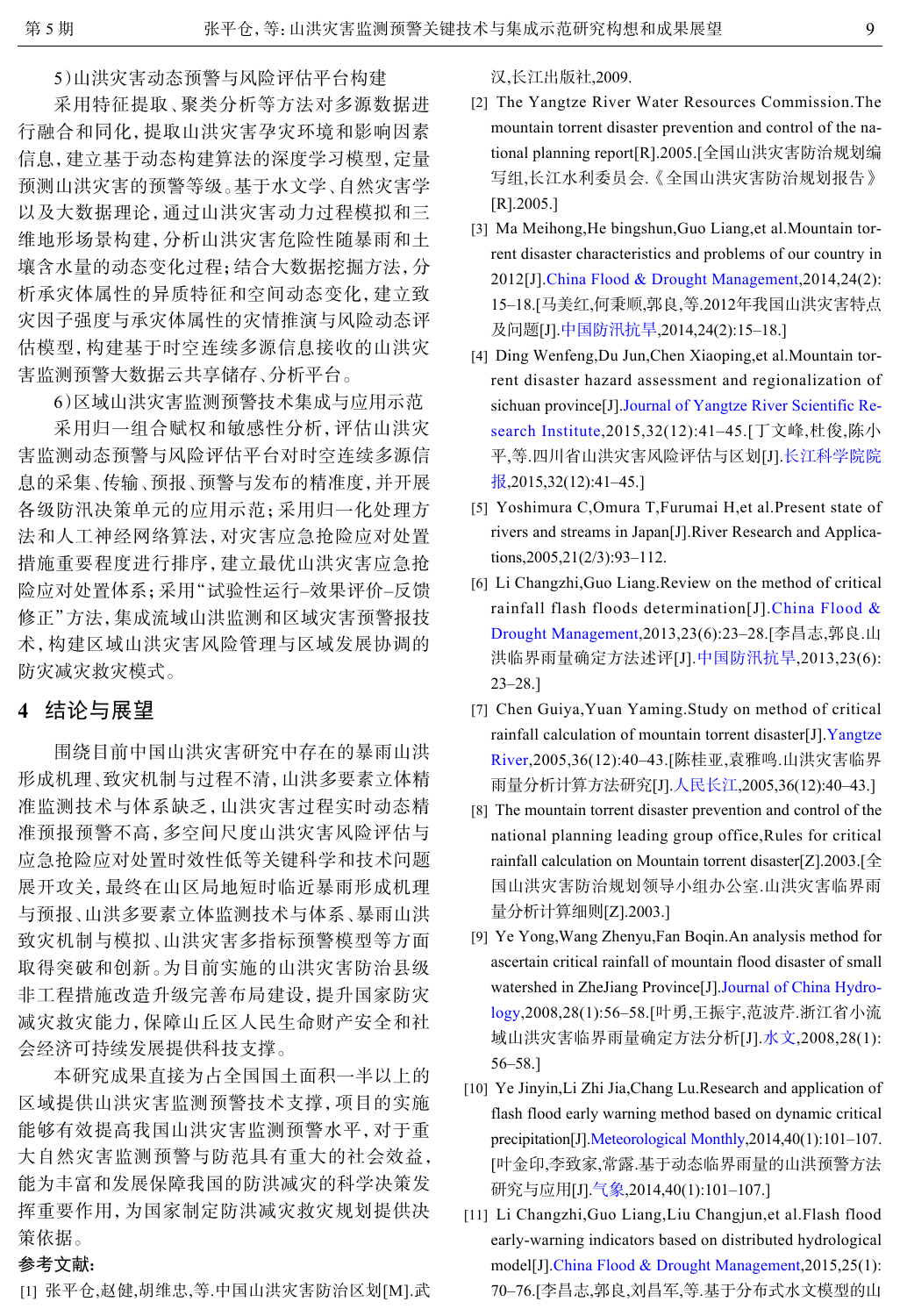洪预警临界雨量分析[J].[中国防汛抗旱](http://dx.doi.org/10.3969/j.issn.1673-9264.2015.01.024),2015,25(1): 70–76.]

- <span id="page-9-0"></span>[12] Li Tiefeng, Cong Weiqing. A method for rainfall-induced landslides prediction based on Logistic regression and effective antecedent rainfall[J][.The Chinese Journal of Geolo](http://dx.doi.org/10.3969/j.issn.1003-8035.2006.01.008)[gical Hazard and Control,](http://dx.doi.org/10.3969/j.issn.1003-8035.2006.01.008)2006,17(1):33–35.[李铁锋,丛威 青.基于Logistic回归及前期有效雨量的降雨诱发型滑坡 预测方法[J].[中国地质灾害与防治学报](http://dx.doi.org/10.3969/j.issn.1003-8035.2006.01.008),2006,17(1): 33–35.]
- <span id="page-9-1"></span>[13] Liu Zhiyu, Yang Dawen, Hu Jianwei. Dynamic critical rainfall based torrential flood early warning for medium small rivers[J].Journal of Beijing Normal University (Natural Science),2016,46(3):317–320.[刘志雨,杨大文,胡健伟.基于动 态临界雨量的中小河流山洪预警方法及其应用[J].北京 师范大学学报(自然科学版),2016,46(3):317–320.]
- <span id="page-9-2"></span>[14] Sun Dongya, Zhang Hongping. Research progress and practice of mountain flood disaster prevention in Europe and America[J].[China Water Resources](http://dx.doi.org/10.3969/j.issn.1000-1123.2012.23.007),2012(23):16–17.[孙东 亚,张红萍.欧美山洪灾害防治研究进展及实践[J].[中国水](http://dx.doi.org/10.3969/j.issn.1000-1123.2012.23.007) [利](http://dx.doi.org/10.3969/j.issn.1000-1123.2012.23.007),2012(23):16–17.]
- <span id="page-9-3"></span>[15] Zhou Jinxing, Wang Lixian, Xie Baoyuan, et al. A review on the technique of forecasting and alarming flush flood and debris flow disaster[J].[Journal of Mountain Science,](http://dx.doi.org/10.3969/j.issn.1008-2786.2001.06.008)2001, 19(6):527–532.[周金星,王礼先,谢宝元,等.山洪泥石流灾 害预报预警技术述评[J].[山地学报](http://dx.doi.org/10.3969/j.issn.1008-2786.2001.06.008),2001,19(6):527–532.]
- <span id="page-9-4"></span>[16] Baum R L, Godt J W. Early warning of rainfall-induced shallow landslides and debris flows in the USA[J].Landslides,2010,7(3):259–272.
- <span id="page-9-5"></span>[17] Gaume E, Bain V, Bernardara P, Newinger O, et al. A compilation of data on European flash floods[J].Journal of Hydrology,2009,367(1):70–78.
- <span id="page-9-6"></span>[18] 国家防汛抗旱总指挥部办公室. 中国科学院水利部成都 山地灾害与环境研究所著.山洪泥石流滑坡灾害及防治 [M].北京:科学出版社,1994.
- <span id="page-9-7"></span>[19] Guo Liang, Tang Xuezhe, Kong Fanzhe. Research and application of mountain torrent disaster early warning and [forecasting based on d](http://dx.doi.org/10.3969/j.issn.1000-1123.2007.14.016)istributed hydrological model[J]. [China Water Resources](http://dx.doi.org/10.3969/j.issn.1000-1123.2007.14.016),2007(14):38–41.[郭良,唐学哲,孔凡 哲.基于分[布式水文模](http://dx.doi.org/10.3969/j.issn.1000-1123.2007.14.016)型的山洪灾害预警预报系统研究 及其应用[J].[中国水利](http://dx.doi.org/10.3969/j.issn.1000-1123.2007.14.016),2007(14):38–41.]
- <span id="page-9-8"></span>[20] Wang GaiLi, Liu Liping, Ruan Zheng. Application of doppler radar observation to rainfall nowcasting[J].Meteorological Monthly,2007,31(10):12–15.[王改利,刘黎平,阮征.多 普勒雷达资料在暴雨临近预报中的应用[J].应用气象学 报,2007,31(10):12–15.]
- [21] Wang GaiLi, Liu Liping, Ruan Zheng. Storm identification tracking and nowcasting techniques based on the radar mosaic data[J].Plateau Meteorology,2010,29(6):1546–1555.[王 改利,刘黎平,阮征,等.基于雷达回波拼图资料的风暴识

别、跟踪及临近预报技术[J].高原气象,2010,29(6):1546– 1555.]

- <span id="page-9-9"></span>[22] Zheng Yongguang, Chen Jong, Zhu Peijun. The mesoscale convective system distribution and its variation characteristics in China and surrounding areas in summer[J].[Chinese](http://dx.doi.org/10.3321/j.issn:0023-074X.2008.04.015) [Science Bulletin](http://dx.doi.org/10.3321/j.issn:0023-074X.2008.04.015),2008,53(4):471–481.[郑永光,陈炯,朱佩 君.中国及周边地区夏季中尺度对流系统分布及其日变 化特征[J].[科学通报](http://dx.doi.org/10.3321/j.issn:0023-074X.2008.04.015),2008,53(4):471–481.]
- <span id="page-9-10"></span>[23] Zheng L,Sun J,Zhang X,et al.Organizational modes of mesoscale connective systems over central east China[J]. [Weather and Forecasting](http://dx.doi.org/10.1175/WAF-D-12-00088.1),2013,28(5):1081–1098.
- [24] Koenig M.The MSG global instability indices product and its use as a nowcasting tool[J][.Weather Forecasting,](http://dx.doi.org/10.1175/2008WAF2222141.1)2009,24(1): 272–285.
- [25] Duan Xu, Wang Man, Chen Xin Mei, et al. Localization of operational experiment on the WRF mesoscale numerical modeling system[J].[Meteorological Monthly](http://dx.doi.org/10.3969/j.issn.1002-252X.2011.01.015),2011,37(1):39–47. [段旭,王曼,陈新梅,等.中尺度WRF数值模式系统本地化 业务试验[J].[气象](http://dx.doi.org/10.3969/j.issn.1002-252X.2011.01.015),2011,37(1):39–47.]
- [26] Fan Shuiyong, Guo Yongrun, Chen M, et al. Application of WRF 3D Var to a high resolution model over Beijing area[J].Plateau Meteorology,2008,27(6):1181–1188.[范水 勇,郭永润,陈敏,等.高分辨率WRF三维变分同化在北京地 区降水预报中的应用[J].高原气象,2008,27(6):1181– 1188.]
- Wang Xiaojun,Ma Hao.Progress of Application of the [27] Weather Research and Forecast(WRF)Model in China[J]. Advances in Earth Sciences,2011,26(11):1191–1199.[王晓 君,马浩.新一代中尺度预报模式(WRF)国内应用进展 [J].地球科学进展,2011,26(11):1191–1199.]
- [28] Liu Ruixia, Chen Hongbin, Chen Dehui, et al. A case study of impact of FY-2C satellite data in cloud analysis to improve short-range precipitation forecast[J].[Atmospheric and](http://dx.doi.org/10.1080/16742834.2014.11447219) [Oceanic Science Letters](http://dx.doi.org/10.1080/16742834.2014.11447219),2014,7(6):527–533.
- <span id="page-9-11"></span>Lei Lu,Song Xingyuan,Luo Peng,et al.Variable unit hydro-[29] [graph and Nash IUH In floo](http://dx.doi.org/10.3969/j.issn.1000-7709.2011.03.015)d forecasting application[J][.Wa](http://dx.doi.org/10.3969/j.issn.1000-7709.2011.03.015)[ter Resources and Power](http://dx.doi.org/10.3969/j.issn.1000-7709.2011.03.015),2011,29(3):51–53.[雷璐,宋星 原,罗鹏,等.[变动单位线与](http://dx.doi.org/10.3969/j.issn.1000-7709.2011.03.015)纳西瞬时单位线在洪水预报中 的应用[J].[水电能源科学](http://dx.doi.org/10.3969/j.issn.1000-7709.2011.03.015),2011,29(3):51–53.]
- <span id="page-9-12"></span>[30] Tang Yongpeng. Research on critical rainfall of a flash flood disaster based on concentration model of GIUH- case of Chenjiahe watershed[D].Xi'an:Xi'an University of Science and Technology,2017.[唐永鹏.基于地貌瞬时单位线 汇流模型的山洪灾害临界雨量研究-以陈家河流域为例 [D].西安:西安理工大学,2017.]
- [31] An Kejun.Research on torrential rain and flash flood[D]. Zhengzhou:North China Institute of Water Resources and Hydropower,2012.[安可君.小流域暴雨山洪预报模型研究 [D].郑州:华北水利水电学院,2012.]